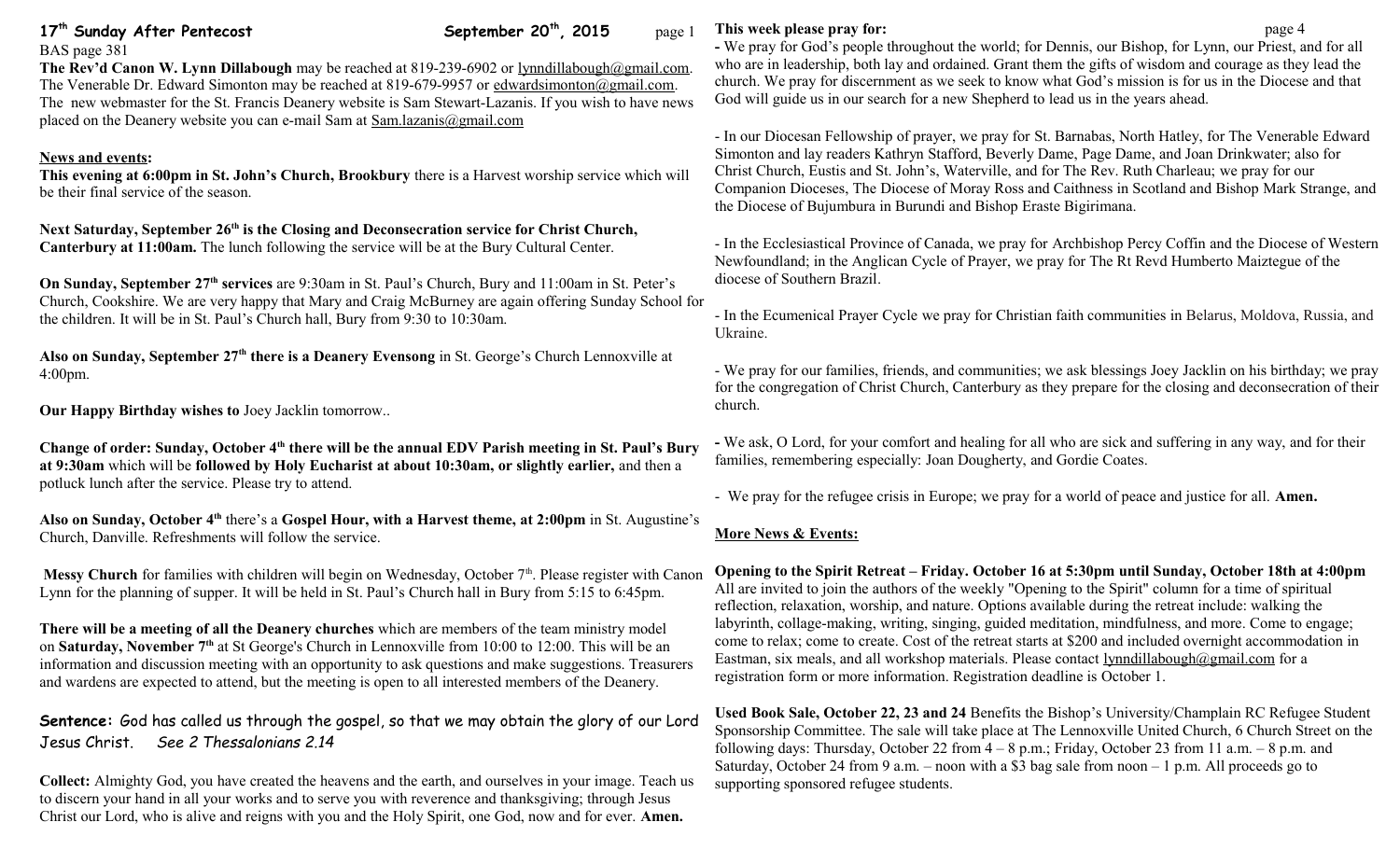A Reading from the Book of Esther…So the king and Haman went in to feast with Queen Esther.<sup>2</sup>On the hell,<sup>48</sup>where their worm never dies, and the fire is never quenched. <sup>49</sup> For everyone will be salted with second day, as they were drinking wine, the king again said to Esther, "What is your petition, Queen Esther? It shall be granted you. And what is your request? Even to the half of my kingdom, it shall be fulfilled."<sup>3</sup>Then Queen Esther answered, "If I have won your favour, O king, and if it pleases the king, let my life be given me—that is my petition—and the lives of my people—that is my request.<sup>4</sup>For we have been sold, I and my people, to be destroyed, to be killed, and to be annihilated. If we had been sold merely as slaves, men and women, I would have held my peace; but no enemy can compensate for this damage to the king."<sup>5</sup>Then King Ahasuerus said to Queen Esther, "Who is he, and where is he, who has presumed to do this?"<sup>6</sup>Esther said, "A foe and enemy, this wicked Haman!" Then Haman was terrified before the king and the queen. <sup>9</sup>Then Harbona, one of the eunuchs in attendance on the king, said, "Look, the very gallows that Haman has prepared for Mordecai, whose word saved the king, stands at Haman's house, fifty cubits high." And the king said, "Hang him on that."<sup>10</sup>So they hanged Haman on the gallows that he had prepared for Mordecai. Then the anger of the king abated. <sup>20</sup>Mordecai recorded these things, and sent letters to all the Jews who were in all the provinces of King Ahasuerus, both near and far,<sup>21</sup>enjoining them that they should keep the fourteenth day of the month Adar and also the fifteenth day of the same month, year by year,<sup>22</sup>as the days on which the Jews gained relief from their enemies, and as the month that had been turned for them from sorrow into gladness and from mourning into a holiday; that they should make them days of feasting and gladness, days for sending gifts of food to one another and presents to the poor. *Esther 7:1-6, 9-10, 9:20-22*

### **Psalm 124 page 884**

**A Reading from the Letter of James…**<sup>13</sup>Are any among you suffering? They should pray. Are any cheerful? They should sing songs of praise.<sup>14</sup>Are any among you sick? They should call for the elders of the church and have them pray over them, anointing them with oil in the name of the Lord.<sup>15</sup>The prayer of faith will save the sick, and the Lord will raise them up; and anyone who has committed sins will be forgiven.<sup>16</sup>Therefore confess your sins to one another, and pray for one another, so that you may be healed. The prayer of the righteous is powerful and effective.<sup>17</sup>Elijah was a human being like us, and he prayed fervently that it might not rain, and for three years and six months it did not rain on the earth.<sup>18</sup>Then he prayed again, and the heaven gave rain and the earth yielded its harvest.<sup>19</sup>My brothers and sisters, if anyone among you wanders from the truth and is brought back by another,<sup>20</sup>you should know that whoever brings back a sinner from wandering will save the sinner's soul from death and will cover a multitude of sins. *James 5:13-20*

**The Holy Gospel of our Lord Jesus Christ according to Mark…**<sup>38</sup>John said to Jesus, "Teacher, we saw someone casting out demons in your name, and we tried to stop him, because he was not following us." <sup>39</sup>But Jesus said, "Do not stop him; for no one who does a deed of power in my name will be able soon afterward to speak evil of me.<sup>40</sup>Whoever is not against us is for us.<sup>41</sup>For truly I tell you, whoever gives you a cup of water to drink because you bear the name of Christ will by no means lose the reward. <sup>42</sup>"If any of you put a stumbling block before one of these little ones who believe in me, it would be better for you if a great millstone were hung around your neck and you were thrown into the sea.<sup>43</sup>If your hand causes you to stumble, cut it off; it is better for you to enter life maimed than to have two hands and to go to hell, to the unquenchable fire.<sup>45</sup>And if your foot causes you to stumble, cut it off; it is better for you to enter life lame

than to have two feet and to be thrown into hell.<sup>47</sup>And if your eye causes you to stumble, tear it out; it is better for you to enter the kingdom of God with one eye than to have two eyes and to be thrown into fire.<sup>50</sup>Salt is good; but if salt has lost its saltiness, how can you season it? Have salt in yourselves, and be at peace with one another." *Mark 9:38-50* 

**A short reflection on the Letter of James reading:** James wrote to the early Christians, and to us, to see our sin and trouble and sickness in a new way, as *occasions* for God's gifts, and these gifts are confession, intercession and healing. These are what we might call spiritual practices. We are sinners. This is our human condition. Sometimes we sin against someone else by what we say or what we think or what we do. You and I share this in common. We are sinners. There is only one way beyond our sin, and that is confession. Another spiritual practice is intercession. Intercession is praying for others. If you have ever known that others are praying for you, you will know how powerful this is. A third spiritual practice is healing. Healing has acquired a bad reputation in our time by the hucksters who prey on the weak...the gimmicks of those who want to profit at the expense of the desperate...the healing, in front of television cameras that is so foreign from the One from Nazareth who healed and then would say, "Go in peace...your faith has made you well...don't tell anyone about this!"

*The prayer of faith will save the sick, and the Lord will raise them up.* That verse has at least two meanings. When Jesus healed, he would sometimes say, "Rise up and walk." There is another meaning: *the Lord will raise them up* may also refer to the resurrection, which is, through the lens of faith, the ultimate healing. Sometimes there is physical healing. I believe this has occurred in the lives of some people. I have no other way of explaining why they are still with us. Sometimes there is relational healing--healing within families, among friends, within a church. Sometimes there is spiritual healing--God comes into our lives and our sins are forgiven and we are made whole.

**Chuckles:** As a new school principal, Mr. Mitchell, was checking over his school on the first day. Passing the stockroom, he was startled to see the door wide open and teachers bustling in and out, carrying off books and supplies in preparation for the arrival of students the next day.

The school where he had been principal the previous year had used a checkout system only slightly less elaborate than that at Fort Knox.

Cautiously, he asked the school's long time Custodian, "Do you think it's wise to keep the stock room unlocked and to let the teachers take things without requisitions?"

The Custodian looked at him gravely. "We trust them with the children, don't we?"

**Two social workers were walking** through a rough part of the city in the evening. They heard moans and muted cries for help from a back alley. Upon investigation, they found a semi-conscious man in a pool of blood.

"Help me, I've been mugged and viciously beaten." he pleaded.

The two social workers turned and walked away.

One remarked to her colleague, "You know the person that did this really needs help."

**If at first you don't succeed,** don't try skydiving.